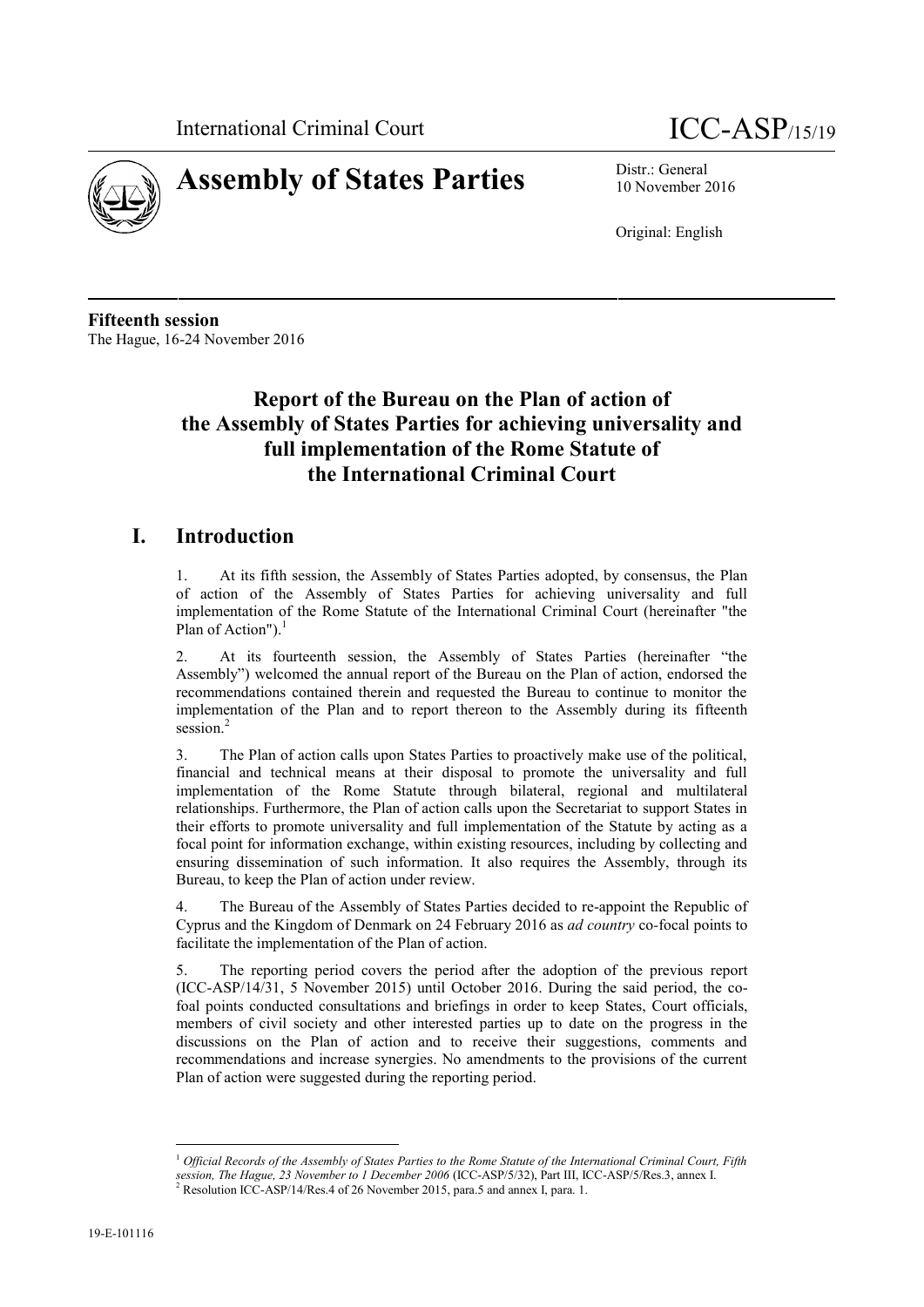# **II. Updates on efforts to promote universality and full implementation of the Rome Statute**

### **A. Activities of the Court**

6. The Court made an active contribution to the efforts to promote universality and full implementation of the Rome Statute in close cooperation with other actors, including the President of the Assembly, the co-focal points on the Plan of Action, States Parties, intergovernmental organizations and civil society.

7. The Court organized two cooperation seminars: in Gaborone, Botswana, 29-30 October 2015, and in Bucharest, Romania, 21-22 March 2016, gathering government representatives from a total of 24 States Parties and 4 non-States Parties. The national implementation of the Rome Statute featured on the agenda of both seminars. At the Bucharest seminar, one workshop session was devoted entirely to universality of the Rome Statute and national implementing legislation. The seminars also served to raise awareness about the ICC among non-States Parties through interaction with the Court as well as with States Parties, encouraging these countries to consider joining the Rome Statute. The seminars were financially supported by the European Commission. Additionally, the Netherlands and Norway sponsored the Gaborone seminar.

8. The Court held a week-long seminar on cooperation with ICC focal points of situation countries in The Hague, 2-6 November 2015, allowing for in-depth discussions and exchange of experiences on practical cooperation matters. The seminar was supported by the European Commission as well as the Netherlands and Finland.

9. The fourth Joint Seminar between the African Union and the ICC, supported by the Organisation Internationale de la Francophonie (OIF) and the European Commission, was held in Addis Ababa on 23 October 2015, focusing on complementarity and the promotion of greater engagement and mutual understanding. The second ICC-European Union Roundtable took place in Brussels on 6 July 2016. The delegation of the Court, led by the Registrar, engaged in discussions with representatives of the European External Action Service and the European Commission on ways to encourage the ratification and national implementation of the Rome Statute, in particular within the context of the Global Strategy for the European Union's Foreign and Security Policy.

10. The President of the Court underlined the importance of reaching universal ratification of the Rome Statute in numerous public remarks, including her participation in the event on "International Criminal Justice at the United Nations and the Importance of National Ownership" organized by the Permanent Mission of Italy, as well as speeches addressing the United Nations General Assembly and the Council of Europe and the Organization for Security and Co-operation in Europe.

11. The Prosecutor made two missions to Geneva, where she briefed the diplomatic community including the Group of Friends of the ICC on recent developments at the Court and highlighted the important work carried in Geneva for universality, in the context of the Universal Periodic Review. The Prosecutor also participated in an event in Dakar, Senegal, marking July 17 as Day of International Criminal Justice, hosted by the President of the Assembly, Minister Sidiki Kaba. The event highlighted, among others, the importance of achieving universality.

12. More broadly, the principals of the Court promoted the goals of the Plan of Action through speeches and participation also at many other conferences and seminars, as well as meetings with various interlocutors.

13. Throughout the reporting period, senior officials of the Court used various opportunities – both during visits of external stakeholders to the ICC and during the official travel of ICC officials – to engage with government officials, parliamentarians and other stakeholders from a large number of States not party to the Rome Statute, including but not limited to Algeria, Angola, Armenia, Azerbaijan, Egypt, Indonesia, Iran, Iraq, Kazakhstan, Kiribati, Kuwait, Morocco, Mozambique, Nepal, Russian Federation, Saudi Arabia, Turkey, Ukraine, United Arab Emirates and the United States of America. During such discussions, Court officials encouraged consideration of Rome Statute accession/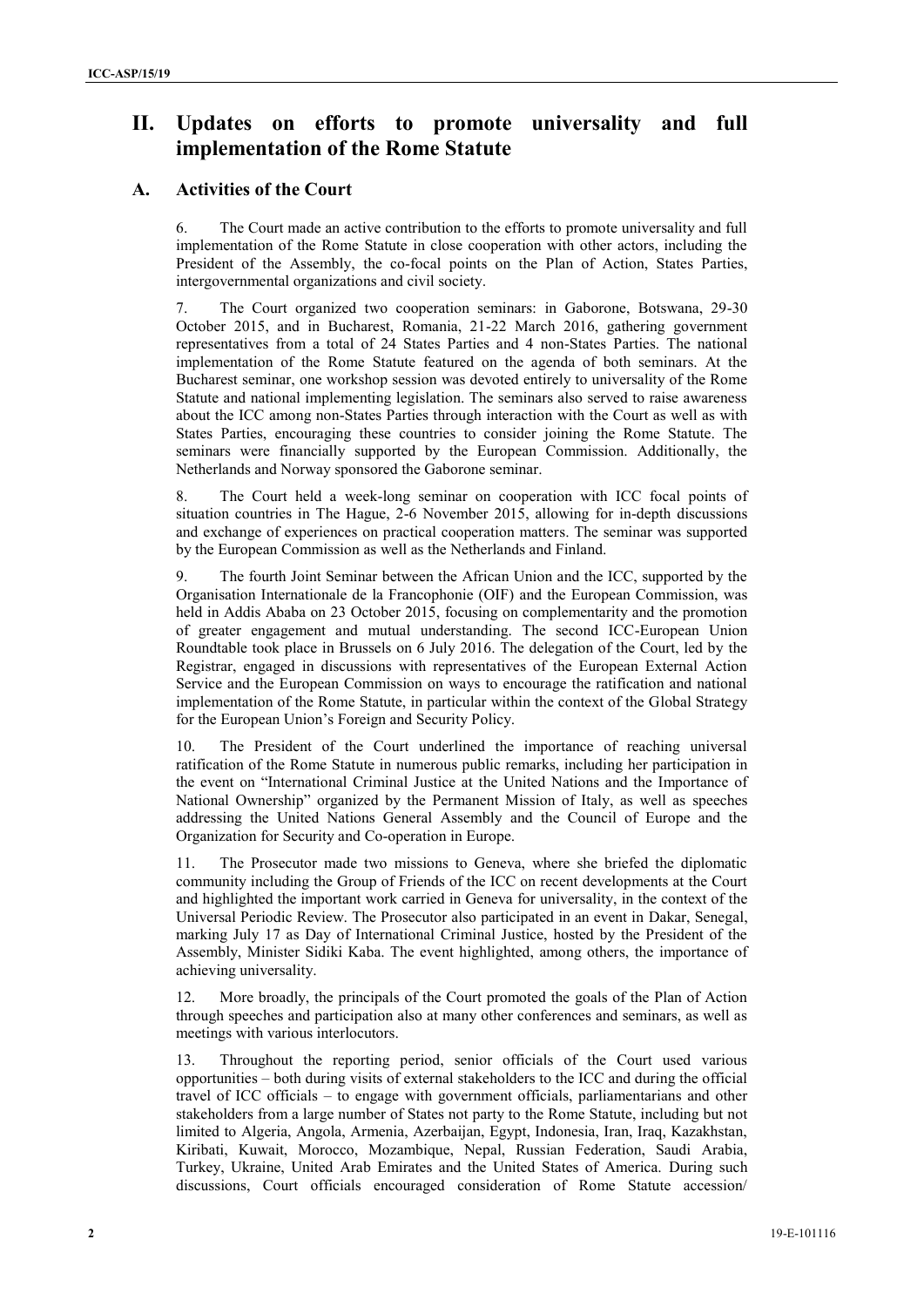ratification, underlining the important role of the Rome Statute system in global efforts for accountability as well as clarifying several legal and technical issues related to the Court and the role and obligations of States Parties.

14. The Court's general public information activities, notably including the Court's new and enhanced website, commemorations of the Day of International Criminal Justice (17 July) as well as the support provided for the ICC Moot Court competitions in various languages, including Chinese and Russian, continue to serve as an important tool for raising awareness and providing information that is crucial for the promotion of the universality and full implementation of the Rome Statute. Approximately 9,000 visitors, from States Parties as well as non-States Parties, visited the ICC and received presentations on the Court, its mandate and current activities.

#### **B. Activities of the President of the Assembly and the Secretariat**

15. The President of the Assembly of States Parties, Mr. Sidiki Kaba, held a series of meeting throughout the year where he encouraged States to become parties to the Rome Statute and the Agreement on Privileges and Immunities of the International Criminal Court, as well stressed the importance for States to have implementing legislation at the national level.

16. On 2 June 2016, the President delivered a message at the welcoming ceremony organized by the Court for El Salvador, the 124<sup>th</sup> State Party. President Kaba participated in a seminar in Dakar he organized on 16 July 2016 on the topic of "International Criminal Justice against sexual and gender-based crimes" with the participation of several ministers of Justice and other experts at the occasion of the Day of International Criminal Justice. The President also visited government officials in Togo in August 2016 to promote the universality of the Rome Statute.

17. Moreover, the President held a series of meetings in New York from 19 to 22 September 2016 in the margins of the 71<sup>st</sup> session of the United Nations General Assembly, which included bilateral meetings at the ministerial level with States Parties and non-States Parties to promote the universality of the Rome Statute, the adoption of national implementing legislation that would reinforce the principle of complementarity and cooperation with the Court, and enhancing dialogue between Africa and the Court.

18. President Kaba delivered a message at a seminar on the future of international criminal justice in Africa, organized in Addis Abeba on 17 March 2016 by the Institute for Peace Studies. The President also convened in April 2016 a meeting of African judges regarding training on and implementation of international standards of international criminal justice. He also organized a seminar for journalists to present a lexicon on justice and to increase their understanding of the Rome Statute and the functioning of the Court.

19. The Secretariat of the Assembly continued to provide its support to the collection of information on the promotion of the universality and full implementation of the Rome Statute. The information submitted by States and international organizations may be accessed at the website of the Assembly.

### **C. Activities of the co-focal points**

20. During informal consultations of The Hague Working Group on 9 May 2016 the cofocal points presented a programme of work which included, *inter alia*, an increased focus on efforts by States Parties themselves, a more focused approach vis-à-vis States non Parties, enhanced coordination among different stakeholders and increased use of ICT and social media in promoting universality and full implementation of the Rome Statute. Issues raised during these consultations included the importance of applying low-key approaches in encouraging States to consider ratification or accession, the importance of not neglecting traditional ways of distributing information while focusing on ICT and social media, the role of regional organizations and the importance of taking different legal systems into account when addressing universality and full implementation. Based on the programme of work the *ad-country* focal points *continued* the practice of informal consultations with numerous actors in different settings.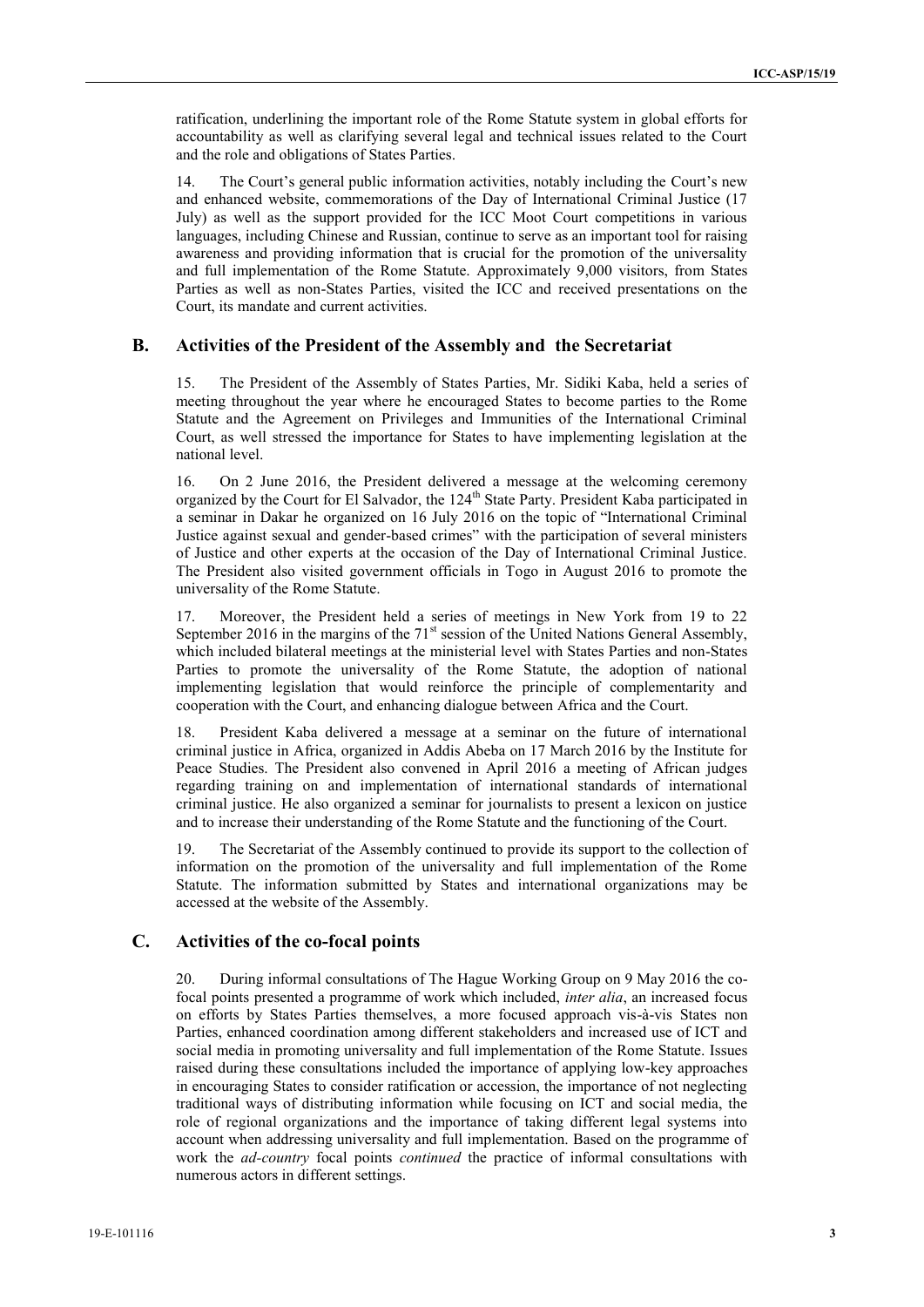21. In addition to the open meetings, the co-focal points held individual and joint bilateral consultations with representatives of States, members of civil society, international organizations and the Secretariat, at all levels, including the level of their respective Ministers of Foreign Affairs. Where possible the issue of universality was raised at political level on a bilateral basis.

22. In The Hague, the co-focal points continued to organize informal coordination meetings with representatives of the Court, the Assembly of States Parties and civil society. The aim of such meetings is to enhance coordination and identify ways of exploring synergies, and such an informal mechanism maybe developed further.

23. The co-focal points also engaged with the Secretariat on developing a more comprehensive internet platform for promoting universality and full implementation of the Statute and are preparing a social media campaign with the participation of Ministers of Foreign Affairs from all geographic regions addressing frequent concerns of States non Parties about the International Criminal Court. The campaign is scheduled to be formally launched in the beginning of November 2016. It is foreseen that this initiative can be developed further in the coming years, including through the Secretariat's planned universality webpage.

24. On 11 November 2015, the Permanent Representations of the Republic of Cyprus and of the Kingdom of Denmark to the UN in Geneva organized a high level event entitled: "The Rome Statute, Accountability and the Protection of Human Rights" at the Palais des Nations. The distinguished panelists included the UN High Commissioner for Human Rights, H.E. Mr. Zeid Ra'ad Zeid Al-Hussein; the President of the ICC, H.E. Judge Silvia Alejandra Fernández de Gurmendi; the Chairperson of the UN Committee against Torture Professor Claudio Grossman, the Secretary General of Parliamentarians for Global Action Mr. David Donat Cattin, the Permanent Representative of Uganda in Geneva, Ambassador Christopher Onyanga Aparr, and the Permanent Representative of Costa Rica in Geneva, Ambassador Elayne Whyte Gómez. The speakers addressed, inter alia, how the Rome Statute system can contribute in establishing broader international accountability for the grave human rights violations, whether accession to the Rome Statute has strengthened national judicial accountability and the ability of States to prevent human rights violations and the dilemma between accountability and peace processes in conflict situations.

25. During the fourteenth session of the Assembly of States Parties of the Rome Statute, on 25 November 2015, the Embassies of the Republic of Cyprus and of the Kingdom of Denmark in The Hague organized a side-event entitled: "Dispelling misconceptions and confronting challenges: Moving towards Universality and Full Implementation of the Rome Statute". The distinguished speakers of the event were: Judge Sanji Mmasenono Monageng, International Criminal Court; Mrs. Marie-Pierre Olivier, Rule of Law Division, Commonwealth Secretariat; Mr. Rod Rastan, Legal Advisor in the Office of the Prosecutor at the ICC; Mrs. Kirsten Meersschaert, Director of Programs, Coalition for the ICC. The panelists stressed the importance of dispelling the misconceptions about the Rome Statute and of retaining the dialogue with non-States Parties and enhancing education about the ICC in those States.

26. In New York, the Permanent Missions of the Republic of Cyprus, of the Kingdom of Denmark and of the Principality of Liechtenstein, on the occasion of the International Justice Day on 18 July 2016, organized the event: "El Salvador's Experience Leading up to the Ratification of the Rome Statute, Including the Kampala Amendments, and Looking Ahead to the Activation of the ICC's Jurisdiction Over the Crime of Aggression". The keynote speaker of the event was H.E. Mr. Hugo Martinez, Minister of Foreign Affairs of the Republic of El Salvador who spoke about his country's national experience stressing, inter alia, the important role of the parameter of the non-retroactivity of the Rome Statute in the decision to accede to the Statute.

27. The co-focal points were also active in Geneva in the context of the Universal Periodic Review ("UPR") where they both made recommendations to non-States parties to accede to the Rome Statute. They also actively participated in the Group of Friends of the ICC in Geneva, with the Permanent Representation of the Republic of Cyprus continuing its role of coordinator until 30 June 2016.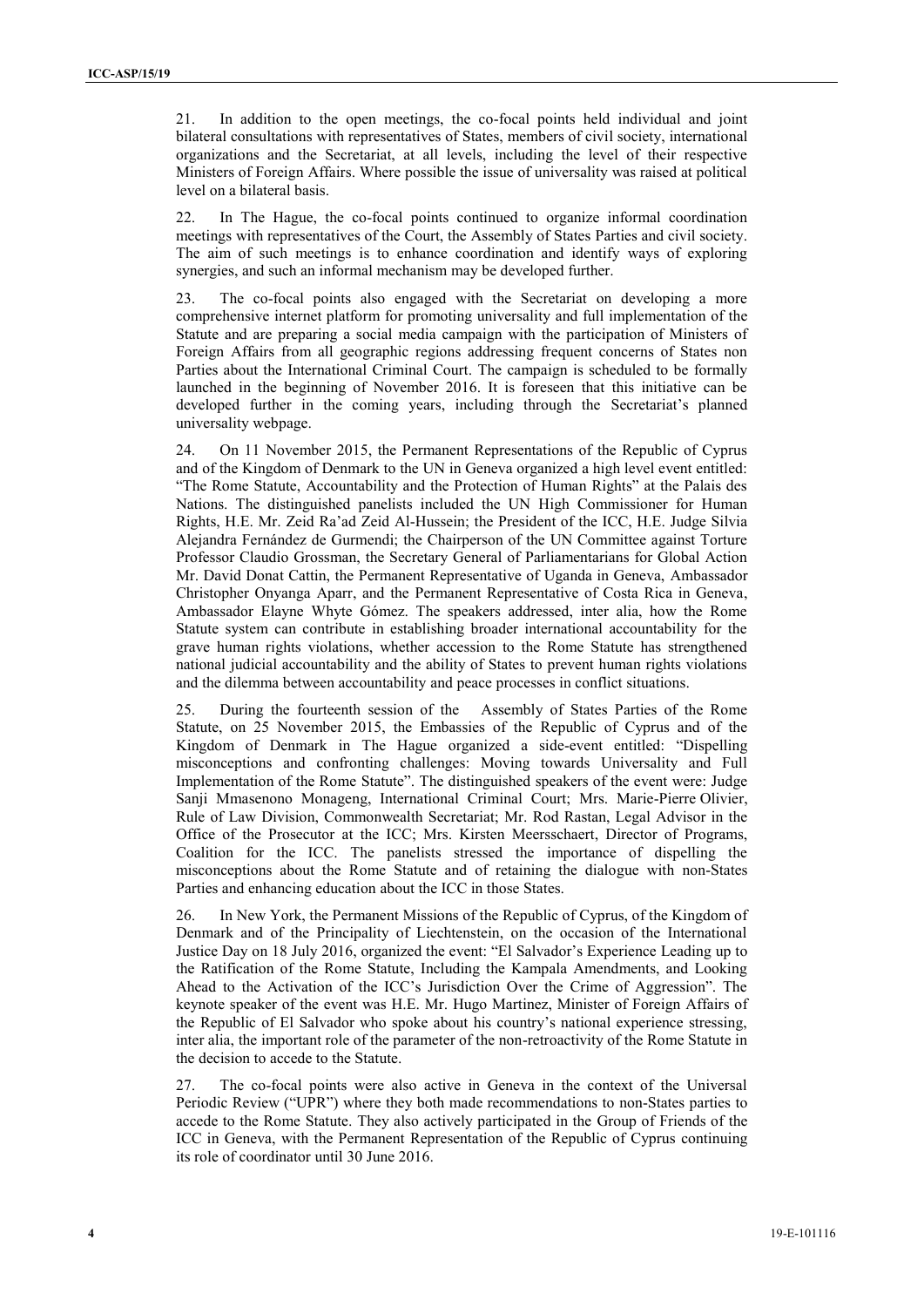28. In addition the co-focal points are supporting Parliamentarians for Global Action in organizing a meeting of the Working Group on the Fight Against Impunity in Francophone African Countries in Lomé, Togo, scheduled for November 2016. The event is aimed at promoting universality of the Rome Statute and political support for the Court in the region, and will involve a large number of parliamentarians for francophone African countries.

29. The co-focal points recalled the annual *note verbale* of the Secretariat requesting States to provide information on actions undertaken to promote the ratification and full implementation of the Rome Statute, and emphasized that the number of responses continues to be very low. During the consultations held, the co-focal points encouraged all States Parties that had not yet done so to provide the requested information.

### **D. Activities of international organizations and other organizations**

30. During the  $23^{\text{rd}}$ ,  $24^{\text{th}}$  and  $25^{\text{th}}$  sessions of the UPR, a State-driven process under the auspices of the Human Rights Council of the United Nations, the States under review received recommendations related to the ICC, in particular on the ratification of the Rome Statute, the domestic implementation and ratification of the so-called Kampala amendments and the Agreement on Privileges and Immunities of the Court. The non-States Parties in focus were: Lebanon, Mauritania, the Federated States of Micronesia, Mozambique, Myanmar, Nepal, Oman, Palau, Rwanda, Sao Tome and Principe, Singapore, Solomon Islands, Somalia, Sudan, Swaziland and Thailand. All of them received recommendations to ratify and implement the Rome Statute. More than forty States from all the United Nations regional groups made recommendations to ratify the Statute during the review of one or more of the aforementioned non States parties to the Rome Statute. The Federated States of Micronesia and Sao Tome and Principe supported the recommendations to ratify the Rome Statute. In addition, several States Parties accepted recommendations to fully implement the Rome Statute and/or ratify the APIC and the Kampala amendments: Hungary, Niger, Paraguay, Saint Lucia and Suriname.

31. The European Union (EU) continued its ongoing engagement towards the universality of the Rome Statute and promoting a better understanding of the ICC's mandate, in particular during its regular human rights dialogues with some 40 States, through systematic demarche campaigns worldwide, through the organization of dedicated local or regional seminars, through the systematic inclusion of an ICC clause into agreements with third States, or through financial support to civil society organizations lobbying for the universality of the Rome Statute. The new Global Strategy for the European Union's Foreign and Security Policy, titled "Shared Vision, Common Action: A Stronger Europe" and released in June 2016, spells out that the "EU will promote a rules based global order. We have an interest in promoting agreed rules to provide global public goods and contribute to a peaceful and sustainable world. The EU will promote a rules based global order with multilateralism as its key principle and the United Nations at its core […] The EU will […] promote […] international criminal law […] and encourage the widest acceptance of the jurisdiction of the International Criminal Court [...]."

32. During the reporting period, the Organisation Internationale de la Francophonie (OIF) continued to promote the universality of the Rome Statute among its member and observer States, based on the Memorandum of Understanding signed with the ICC in September 2012. The OIF will support a regional seminar about the ICC in N'djamena, Chad on October 2016, as well as the  $5<sup>th</sup>$  seminar of the ICC and the African Union scheduled to take place in Addis Abeba at the end of 2016. Moreover, the Office of the Prosecutor and the International Association of Francophone Prosecutors («AIPPF ») will sign a cooperation agreement in the coming months.

33. The Commonwealth also continued to support the universality and full implementation of the Rome Statute. It has developed model legislation and implementation kits on Rome Statute for its member States, and is organizing capacity and awareness raising programmes. Its support to issues relating to the implementation of Rome Statute is demand driven.

34. The Organization of American States ("OAS") continued to support the ICC, including through the implementation of the "Exchange of Letters for the Establishment of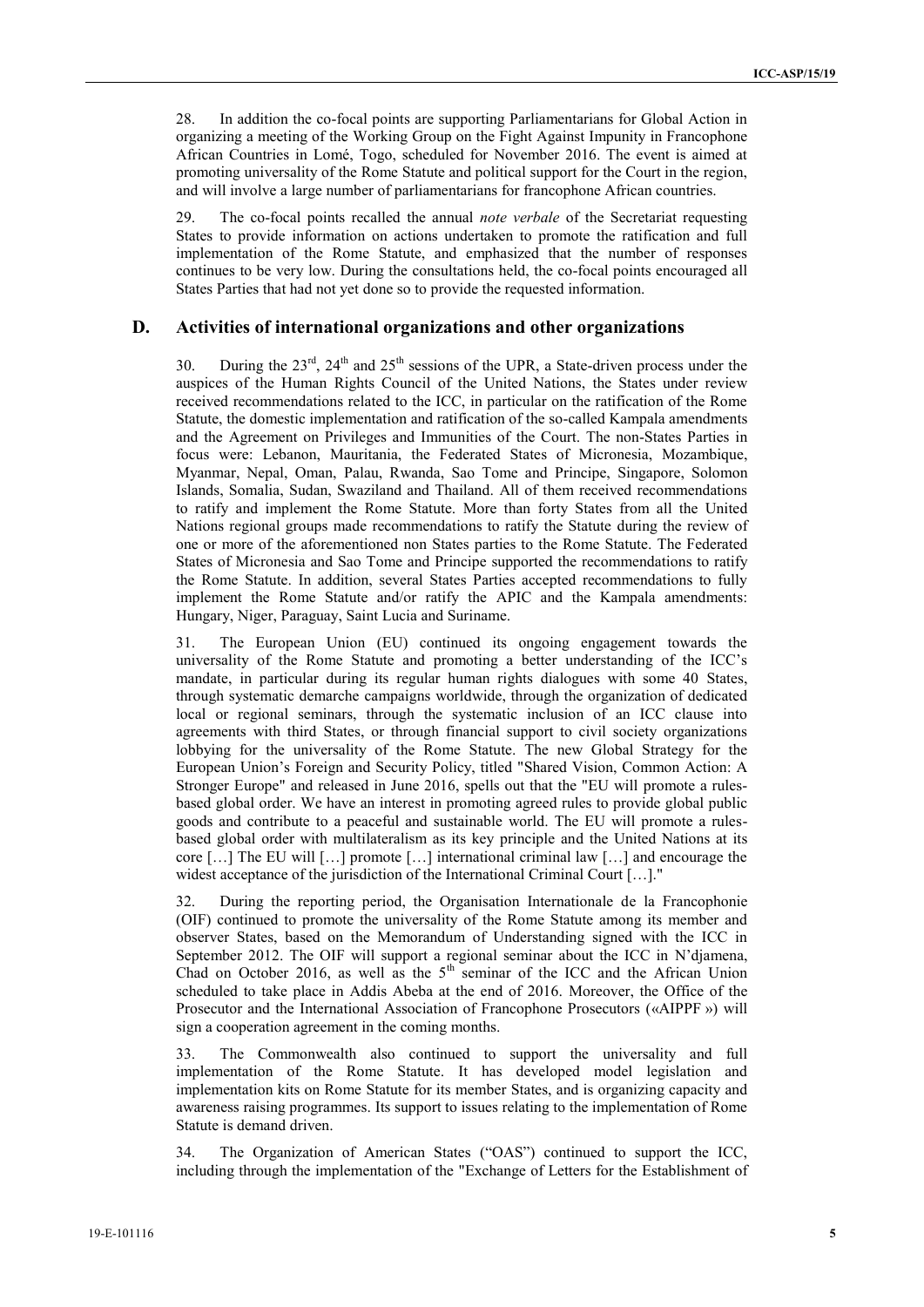a Framework Cooperation Agreement with the International Criminal Court" signed at the Headquarters of the OAS on 18 April  $2011<sup>3</sup>$  and the subsequent resolution of the OAS of 4 June 2014 which promotes ratification of and accession to the Rome Statute and recalls the importance of the implementation of the Rome Statute into domestic legislation.<sup>4</sup> On 10 February 2016, a working meeting on the International Criminal Court was held at the headquarters of the OAS in Washington, D.C., with the participation of OAS member states not parties to the Rome Statute. Many of the delegations and of the speakers stressed the importance further promoting the universality of the ICC.

35. Civil society plays a crucial role in the awareness-raising on the Court, the increased ratification of the Rome Statute and of the Agreement on Privileges and Immunities of the ICC ("APIC"), promoting the adoption of national implementing legislation, the complementarity principle and cooperation of States Parties with the Court. The NGOs continued their regional and country-based approach in promoting the universality of the ICC, including with missions to and seminars held in non-States Parties. The Coalition for the ICC and Parliamentarians for Global Action continued their wide-ranging and essential activities in this field for which they held frequent consultations with all the stakeholders**.**

### **E. Other seminars, events and actions**

36. A seminar for States Parties to the Rome Statute on the Activation of the Court's Jurisdiction over the Crime of Aggression was held at Princeton University on 17 and 18 June 2016 at the invitation of Argentina, Australia, Brazil, Liechtenstein, Slovenia, Tunisia, the Global Institute for the Prevention of Aggression and the Liechtenstein Institute on Self-Determination. Similarly a UN side event on "Criminalizing the illegal use of force – activating the jurisdiction of the ICC over the crime of aggression in 2017" was held at the UNHO on 23 September 2016.

37. The informal ministerial network for the International Criminal Court convened in New York on 22 September 2016, upon invitation of the Minister of Foreign Affairs of Liechtenstein. The network, which consists of 34 Ministers, including H.E. the President of the Assembly, Mr. Sidiki Kaba, as well as the Coalition for the ICC, retains a special focus on the universality and full implementation of the Rome Statute.

## **III. Findings and challenges**

38. During the reporting period, the membership of the Rome Statute amounted to 124 with El Salvador acceding to the Rome Statute.

39. From a regional perspective with the accession of El Salvador, only five States are missing for a full representation of the Latin American and Caribbean region. The African region continues to be the region with the most States Parties. The Asia-Pacific region remains the most underrepresented while the Western European and Other States Group is one of the most represented regions. In the Eastern European region a few States are still not yet Parties.

40. As of October 2016, the amendments to the Rome Statute on the Crime of Aggression and the amendments to article 8, adopted in Kampala, were ratified by 32 States.<sup>5</sup> During the reporting period, Chile, El Salvador, Finland, Lithuania, the Netherlands and the Former Yugoslav Republic of Macedonia ratified both amendments. Moreover, Georgia ratified the amendments to article 8 on November 2015 and Iceland and the State of Palestine ratified the Amendments on the Crime of Aggression in June 2016. One of the two requirements for activation of the Court's jurisdiction over the crime of aggression, namely the number of ratifications or acceptances as set out in article 15 *bis* (2), has thus been fulfilled allowing for the Court's jurisdiction over said crime to be activated by a decision of the Assembly of States Parties taken after 1 January 2017.

<sup>3</sup> http://www.oas.org/es/sla/ddi/docs/acuerdos\_bilaterales\_41-2011.pdf. <sup>4</sup> AG/RES. 2852 (XLIV-O/14) "Promotion of International Law", available at:

http://www.oas.org/en/sla/dil/docs/AG-RES\_2852\_XLIV-O-14.pdf. <sup>5</sup>See:

https://treaties.un.org/pages/ViewDetails.aspx?src=TREATY&mtdsg\_no=XVIII-10-b&chapter=18&lang=en.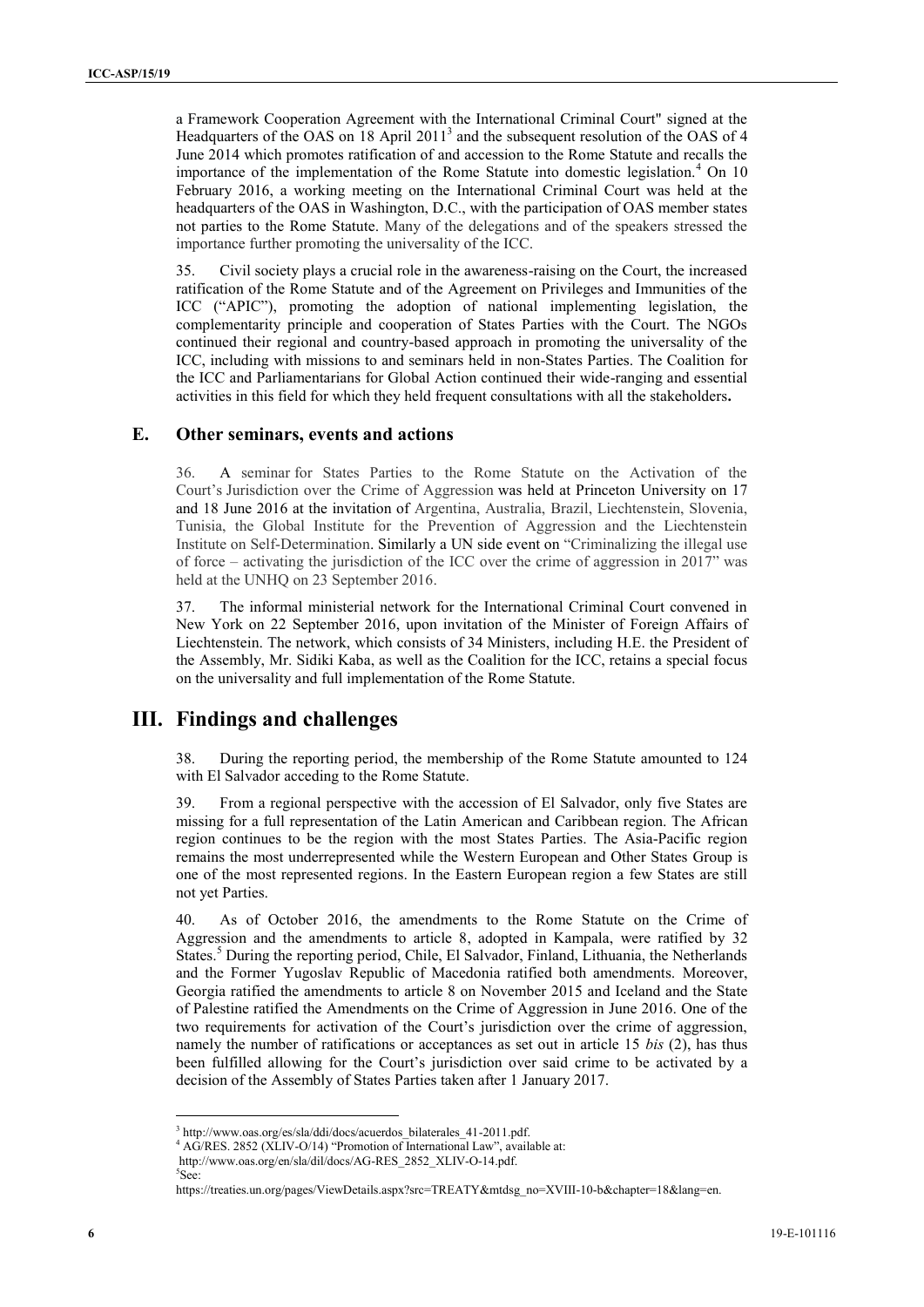41. As of October 2016, the Agreement on Privileges and Immunities of the ICC ("APIC") had been ratified by 75 States, out of which Ukraine is not yet party to the Rome Statute. Samoa acceded to the Agreement on 8 April 2016.

42. Based on the information provided during the reporting period, the key challenges for achieving universality and full implementation are legal difficulties in amending the Constitution or the national legislation in order to ratify the Rome Statute, political challenges that hinder the ratification process, lack of expertise and financial resources, and insufficient information about the functioning of the Rome Statute System and the availability of technical assistance.

43. Besides fostering the political will, stakeholders could enhance their efforts in assisting current or future States Parties with similar legal systems by sharing with them legal expertise and practice. Pro-activeness by States Parties in identifying potential States Parties and building partnerships with them was welcomed. As mentioned, efforts in this regard have been made bilaterally by States and jointly by regional organizations and civil society, but further activities are needed.

44. Given the objectives of the Plan of action, it was highlighted that States Parties should endeavour to make relevant information widely available, including by providing the Secretariat with information on activities undertaken in promoting universality and full implementation of the Rome Statute.

### **IV. Recommendations**

45. In general there is a need for further sustained efforts in promoting the universality and full implementation of the Rome Statute. Many activities are already being undertaken on an ongoing basis, and the scope for better coordination and identification of possible synergies should be explored further. Enhanced use of ICT and social media could play an important role in this regard, in particular when reaching out to academia and students. Against this background the following recommendations are made:

### **A. To the Assembly of States Parties**

1. To continue to monitor closely the implementation of the Plan of action.

#### **B. To the States Parties**

2. To continue to promote, as far as possible, the universality and full implementation of the Rome Statute in their bilateral, regional and multilateral relationships, including enhancing the cooperation between international and regional organizations and the Court;

3. To continue their efforts to disseminate information on the Court at the national, regional and international level, including through events, seminars, publications, courses and other initiatives that may raise awareness about the work of the Court;

4. To continue to provide the Secretariat with updated information relevant to the universality and full implementation of the Rome Statute, including current contact information on national focal points;

5. To continue to promote, as far as possible, the universality and full implementation of the Rome Statute in collaboration with civil society, academia, international organizations and professional organizations.

6. To organize, in conjunction with civil society, academia, international organizations and professional associations seminars, panel discussions and events focusing on promoting the universality and full implementation of the Rome Statute, in New York, in The Hague and in different regions, and to disseminate information about the Court's work and the provisions of the Rome Statute;

7. To continue to provide, wherever possible, technical and financial assistance to States wishing to become Party to the Statute and to those wishing to implement the Statute in their national legislation;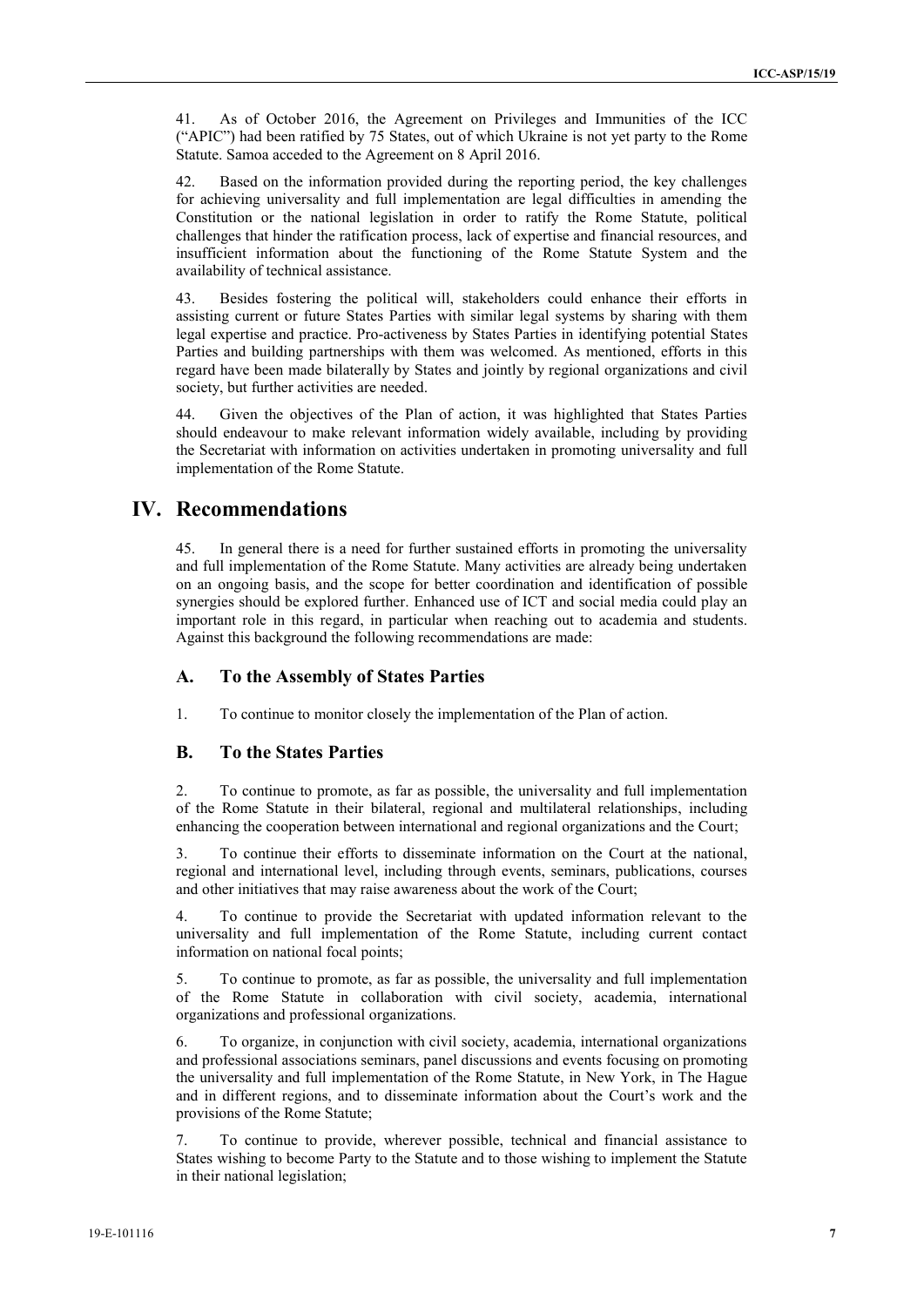8. To provide financial and/or other supports, wherever possible, to civil society, academia, international organizations and professional associations that provide technical assistance to overcome the challenges to ratification and implementation identified in this report;

9. To continue to contribute to the Trust Fund for Least Developed Countries and other developing States to promote the attendance of non-States Parties to the sessions of the Assembly; and

10. To continue to cooperate with the Court so that it can fulfil its functions accordingly.

### **C. To the Secretariat of the Assembly of States Parties**

11. To continue to support States in their efforts to promote the universality and full implementation of the Rome Statute by acting as a focal point for information exchange and by making available updated information on this matter, including on the website of the Court;

12. To compile information on all available resources and potential donors, and post it on the Court's website for easy access by States; and

13. To prepare a matrix to serve the purpose of enhanced information sharing between potential recipients and donors of technical assistance.